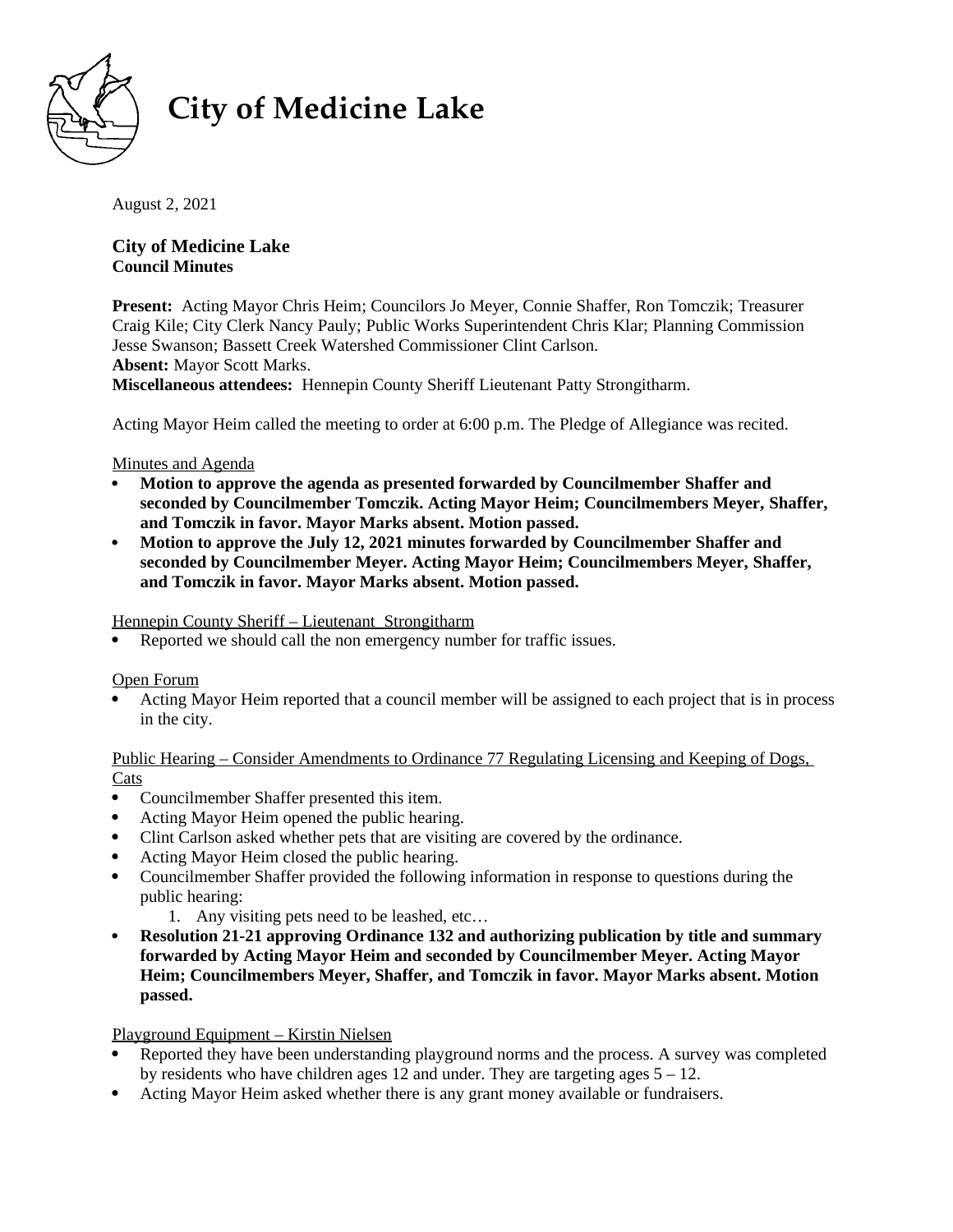#### 2, 2021

Fire Department Report – Rich Halvorsen (Reported by Acting Mayor Heim)

- Reported 2 calls for service in the past month.
- Reported the fire department will be at National Night Out.

Bassett Creek Watershed Management Commission Report – Clint Carlson

- Reported BCWMC will not meet at Medicine Lake City Hall.
- Reported BCWMC will need to approve the final road design.

## Planning Commission Report – Jesse Swanson

- Reported no new business.
- Reported working on shoreland updates.
- Reported they will be discussing vacation rentals in the city and a public hearing will be held in September. Councilmember Shaffer said council needs to provide direction on vacation rentals.

## Public Works Superintendent Report – Chris Klar

- Reported "slow" signs will be put out for National Night Out. No parking signs will be posted. An extra Biff will be onsite.
- Reported the base has been installed for the park pavilion.
- Reported Hennepin County will provide us with 18 trees. Six varieties.

## Treasurer's Report – Craig Kile

- Receipts in reporting period: \$95,189
- Receipts year to date: \$337,497
- Disbursements in reporting period: \$69,429
- Disbursements year to date: \$293,828
- **Motion to approve the summary spending, receipts and cash balances through July 31, 2021 forwarded by Councilmember Shaffer and seconded by Councilmember Meyer. Acting Mayor Heim; Councilmembers Meyer, Shaffer, and Tomczik in favor. Mayor Marks absent. Motion passed.**

## **Officer Reports:**

## Councilmember Meyer

- **Motion to approve resolution 21-22 a resolution approving the change in service provider for technology forwarded by Councilmember Shaffer and seconded by Acting Mayor Heim. Acting Mayor Heim; Councilmembers Meyer, Shaffer, and Tomczik in favor. Mayor Marks absent. Motion passed.**
- Reported a new printer has been installed at city hall.
- Reported attorney Wynn Curtiss is reviewing the CenterPoint Energy franchise agreement.
- Reported reviewing records at city hall.
- Reported received one request for public information.

## Councilmember Tomczik

Reported he will have recycling information posted in the Laker.

## Councilmember Heim

- Reported the lift station design is 60% complete. The new design requires more easement and the homeowner will be paid for this.
- Reported SEH modeled the water pressure and determined a booster pump is not needed.